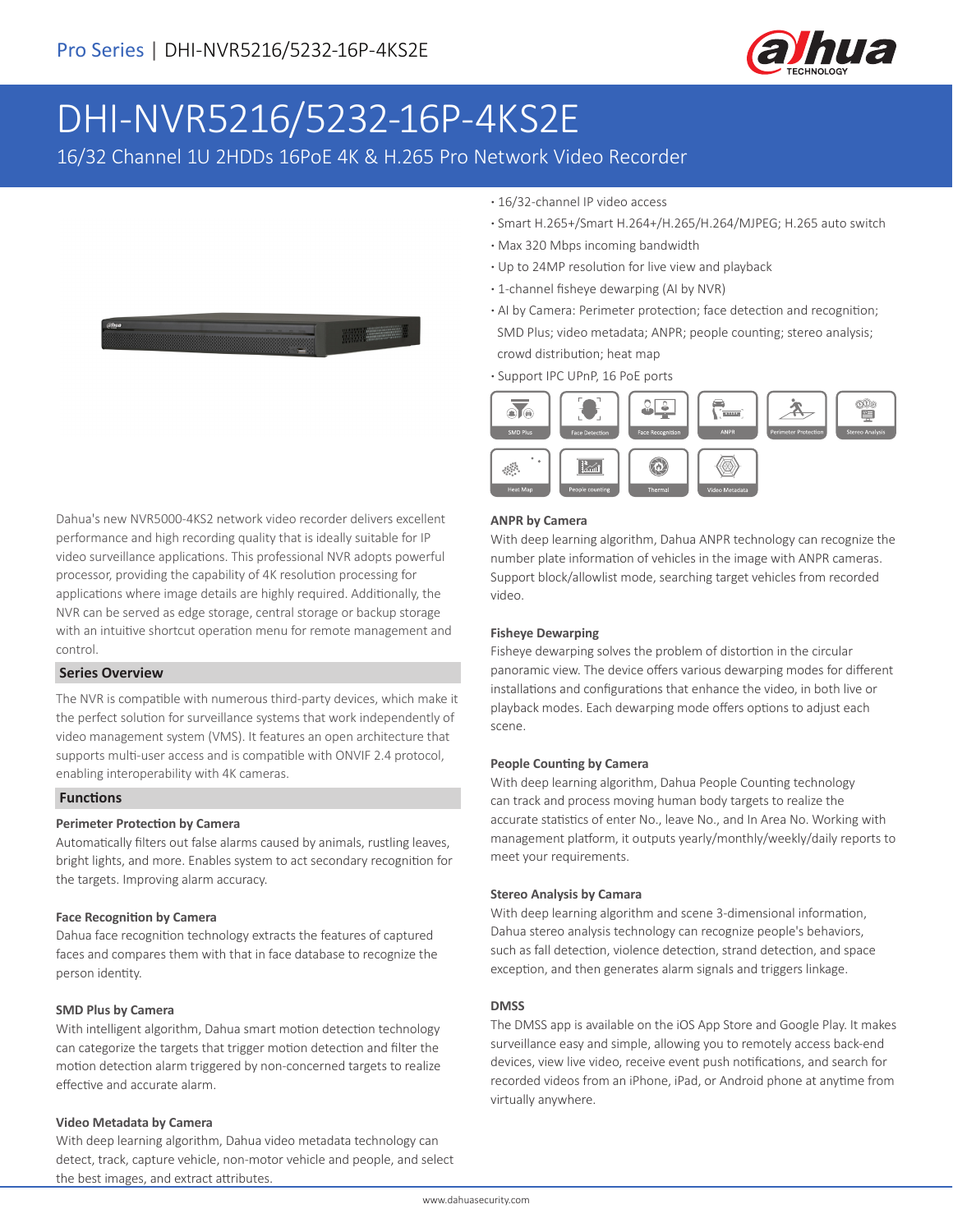# Pro Series | DHI-NVR5216/5232-16P-4KS2E

## **Technical Specification**

| c.     |  |
|--------|--|
| L<br>÷ |  |
|        |  |

| System                         |                                                                                                                                                                    |  |  |
|--------------------------------|--------------------------------------------------------------------------------------------------------------------------------------------------------------------|--|--|
| <b>Main Processor</b>          | Industrial embedded micro-processor                                                                                                                                |  |  |
| <b>Operating System</b>        | <b>Embedded Linux</b>                                                                                                                                              |  |  |
| <b>Operation Interface</b>     | Web; local GUI                                                                                                                                                     |  |  |
| Perimeter Protection by Camera |                                                                                                                                                                    |  |  |
| Performance                    | 16/20 channels                                                                                                                                                     |  |  |
| AI Search                      | Search for pictures by channel, time and event type                                                                                                                |  |  |
| Face Recognition by Camera     |                                                                                                                                                                    |  |  |
| Performance                    | 14 channels                                                                                                                                                        |  |  |
| <b>Face Attributes</b>         | 6 attributes: Gender; age; glasses; expression;<br>mouth mask; beard                                                                                               |  |  |
| AI Search                      | Search for pictures by channel, time and face<br>attributes                                                                                                        |  |  |
| SMD Plus by Camera             |                                                                                                                                                                    |  |  |
| Performance                    | 16/32 channels                                                                                                                                                     |  |  |
| AI Search                      | Search by target classification (human, vehicle)                                                                                                                   |  |  |
| Video Metadata by Camera       |                                                                                                                                                                    |  |  |
| Performance                    | 16 channels                                                                                                                                                        |  |  |
| Human Body                     | Top; top color; bottom; bottom color; hat; bag;<br>gender; age; umbrella                                                                                           |  |  |
| Vehicle                        | Plate No.; type; color; vehicle type; logo; plate color;<br>ornament; calling; seatbelt; region                                                                    |  |  |
| Non-motor Vehicle              | Type; color; number of passengers; helmet                                                                                                                          |  |  |
| AI Search                      | Supports searching for target video by metadata                                                                                                                    |  |  |
| ANPR by Camera                 |                                                                                                                                                                    |  |  |
|                                |                                                                                                                                                                    |  |  |
| Performance                    | 4 channels                                                                                                                                                         |  |  |
| Stereo Analysis by Camera      |                                                                                                                                                                    |  |  |
| Performance                    | 16 channels                                                                                                                                                        |  |  |
| AI Search                      | Search by target classification (fall detection;<br>people approach detection; people No. exception<br>detection; people staying detection; violence<br>detection) |  |  |
| Video                          |                                                                                                                                                                    |  |  |
| <b>Access Channel</b>          | 16/32                                                                                                                                                              |  |  |
| Network Bandwidth              | 320 Mbps for access, 320 Mbps for storage and 320<br>Mbps for forwarding                                                                                           |  |  |
| Resolution                     | 12MP, 8MP, 6MP, 5MP, 4MP, 3MP, 1080p, 1.3MP,<br>720p, D1, and more                                                                                                 |  |  |
| Decoding Capability            | 16-channel@1080P (30 fps)                                                                                                                                          |  |  |
| Video Output                   | HDMI1: 3840 × 2160; 1920 × 1080; 1280 × 1024;<br>$1280 \times 720$<br>VGA1: 1920 × 1080; 1280 × 1024; 1280 × 720                                                   |  |  |
| Multi-screen Display           | 16-channel: 1/4/8/9/16<br>32-channel: 1/4/8/9/16/25/36                                                                                                             |  |  |

| Compression                |                                                                                                                                                                                                          |
|----------------------------|----------------------------------------------------------------------------------------------------------------------------------------------------------------------------------------------------------|
| Video                      | Smart H.265+; Smart H.264+; H.265; H.264; MJPEG                                                                                                                                                          |
| Audio                      | PCM; G.711A; G.711U; G.726                                                                                                                                                                               |
| Network                    |                                                                                                                                                                                                          |
| Network Protocol           | HTTP; HTTPS; TCP/IP; IPv4/IPv6; UPnP; SNMP; RTSP;<br>UDP; SMTP; NTP; DHCP; DNS; IP Filter; PPPoE; DDNS;<br>FTP; Alarm Server; IP Search (Supports Dahua IP<br>camera, DVR, NVS, and more.) ; P2P         |
| <b>Mobile Phone Access</b> | Android; iOS                                                                                                                                                                                             |
| Interoperability           | ONVIF (profile T/S/G); CGI; SDK                                                                                                                                                                          |
| <b>Browser</b>             | Chrome; IE9 or later; Firefox                                                                                                                                                                            |
| Record Playback            |                                                                                                                                                                                                          |
| Multi-channel Playback     | 1/4/9/16                                                                                                                                                                                                 |
| <b>Record Mode</b>         | Manual; schedule (general; MD; alarm; MD & alarm;<br>intelligent; POS)                                                                                                                                   |
| Storage Method             | Local HDD and network                                                                                                                                                                                    |
| Backup                     | USB device                                                                                                                                                                                               |
| <b>Playback Function</b>   | 1. Play; pause; stop; fast forward; fast backward;<br>rewind; play by frame<br>2. Full screen; backup (cut/file) ; partially enlarge;<br>audio on/off                                                    |
| Storage                    |                                                                                                                                                                                                          |
| Disk Group                 | Yes                                                                                                                                                                                                      |
| Alarm                      |                                                                                                                                                                                                          |
| <b>General Alarm</b>       | Motion detection; privacy masking; video loss; local<br>alarm; PIR alarm; IPC alarm                                                                                                                      |
| Anomaly Alarm              | Camera offline; storage error; full storage; IP<br>conflict; MAC conflict; login lock; network security<br>anomaly                                                                                       |
| Intelligent Alarm          | Perimeter protection; face detection; face<br>recognition; SMD; video metadata (human;<br>motor-vehicle; non-motor vehicle) ; ANPR; people<br>counting; stereo analysis; crowd distribution;<br>heat map |
| Alarm Linkage              | Record; snapshot; IPC external alarm output;<br>buzzer; log; preset; email                                                                                                                               |
| External Port              |                                                                                                                                                                                                          |
| Audio Input                | 1 channel, RCA connector                                                                                                                                                                                 |
| Audio Output               | 1 channel, RCA connector, which supports voice<br>intercom output                                                                                                                                        |
| <b>HDD</b>                 | 2 SATA III ports, up to 10 TB for a single HDD. The<br>maximum HDD capacity varies with environment<br>temperature                                                                                       |
| Alarm Input                | 4 channels                                                                                                                                                                                               |
| Alarm Output               | 2 channels                                                                                                                                                                                               |
| RS-232                     | 1 channel, used to debug and pass through serial<br>data                                                                                                                                                 |
| RS-485                     | 1 channel, used to control PTZ, and it supports<br>multiple protocols                                                                                                                                    |
| USB                        | 1 front USB 2.0 port, 1 rear USB 3.0 port                                                                                                                                                                |
| <b>HDMI</b>                | 1                                                                                                                                                                                                        |
| VGA                        | 1                                                                                                                                                                                                        |